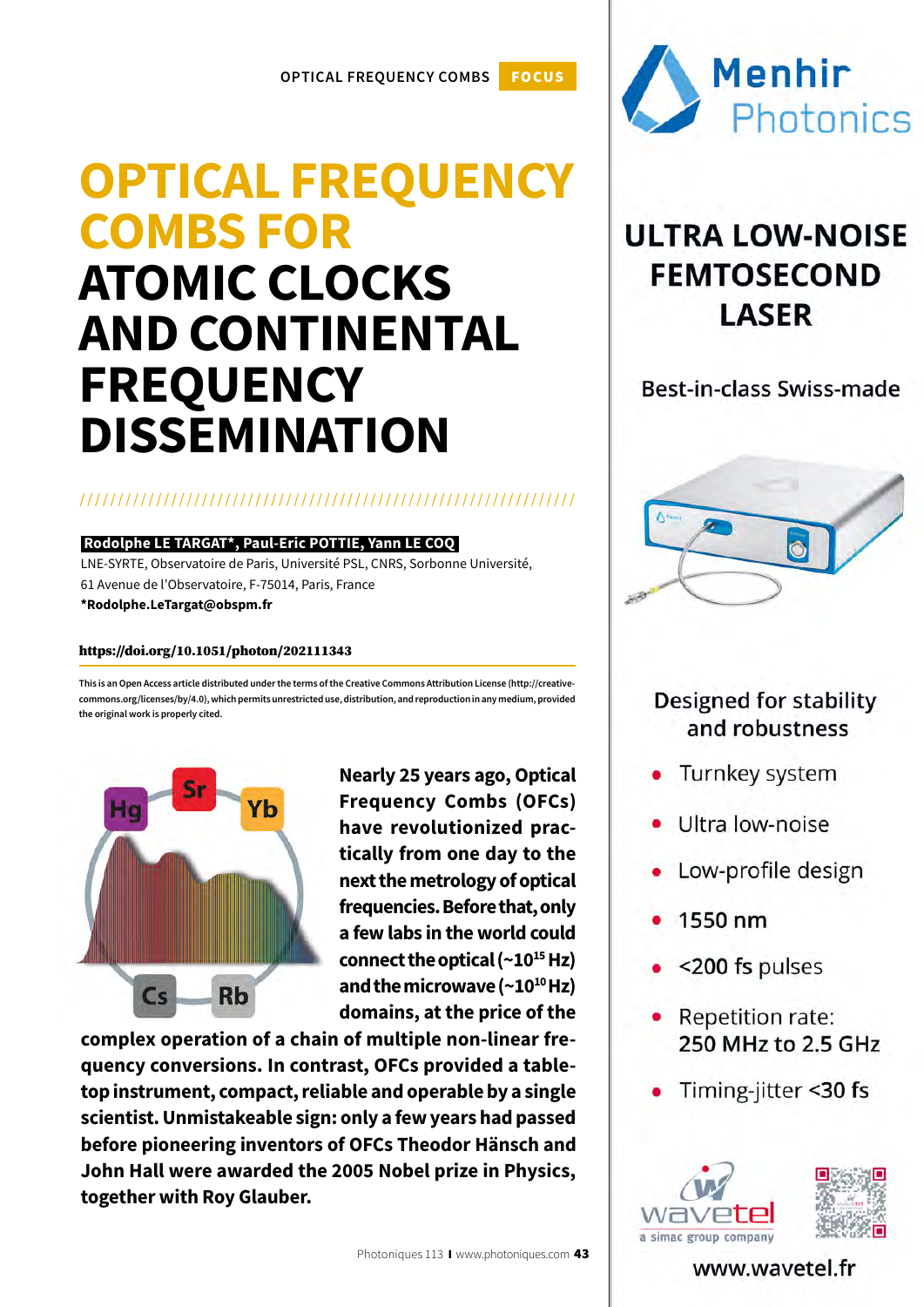**T** he principle of operation relies on a femtosecond pulsed laser, featuring a spectrum of typically ~100 000 phase-locked modes contributing simultaneously. The

field can therefore be defined as:

$$
E_{\rm comb} (t) = \sum_{\rm n} E_{\rm n} e^{i\phi_{n}(t)}
$$

The average value of each phase φ*n*(*t*) can be described by 2π(*nfrep*  $f_0(t + \phi_n(0))$ , where  $f_{rev}$  is the repetition rate,  $f_0$  the offset frequency, *n* an integer number and  $\phi_n(0)$  a mode-dependent offset . The Fourier transform of this field shows that a comb is strictly equivalent to a ruler in the frequency space: while  $f_0$ is the offset of the first tooth of the ruler, *frep* is the difference between adjacent teeth. Very importantly, the coherence is preserved throughout the whole spectrum, which makes it a unique tool to connect reliably very different spectral domains. Beatnotes between an oscillator at <sup>ν</sup>*osc* and the comb feature a frequency at  $f_{osc} = v_{osc} - n_{osc} f_{rep} - f_0$ , which leads to a complete determination of <sup>ν</sup>*osc* provided parameters *fosc*, *nosc*, *frep* and *f*<sub>0</sub> are measured accurately.

The advent of OFCs renewed considerably the interest of the Time and Frequency community in the metrology of optical atomic transitions. Even though the definition of the SI second had been based on the hyperfine transition of Cs since 1967, researchers early realized that the use of atomic transitions in the optical domain would dwarf radically most of possible systematic shifts affecting clock frequencies. Nevertheless, if single ion clocks had been under development since the early 80's, the very cumbersome connection to the SI second was considerably hindering the perspective of a new definition. OFCs changed completely this perspective, and it is about at the same time, in 2003, that a researcher from the University of Tokyo, Hidetoshi Katori, proposed a scheme allowing the trapping and high resolution spectroscopy of many

neutral atoms simultaneously. The race between optical clocks based either on single ions or neutral atoms had started and is still ongoing today: with published uncertainties down to 1×10-18 or below, instruments operated notably with Sr, Yb, Hg, Yb<sup>+</sup>, Al<sup>+</sup> or Sr<sup>+</sup> have outperformed even state-of-theart Cs clocks by more than 2 orders of magnitude. OFCs are used to compare optical clocks either to the SI second or directly one with another: the span of the comb spectrum is so large that it allows comparing clocks that are hundreds of nanometers apart. In the perspective of the roadmap for a new definition the second, aiming at 2026, possible contenders to new primary and secondary representations of the SI second are thus compared frequently and reliably in order to progressively refine, year after year, the knowledge of their frequency ratios.

Progressively, the technology supporting OFCs improved and industrial devices became available. If the original mode-locked sources were Titanium-Sapphire lasers, they often missed the reliability necessary to measurements bound to last days, if not months. The alternative offered by fiber lasers in the near infrared region soon released this constraint: erbium-doped fiber laser based OFCs notably offer a mode-lock so reliable that a year of continuous operation is

**Figure 1.** Architecture of atomic clocks, oscillators and frequency combs at SYRTE. The three operational OFCs act as a bridge between microwave and optical oscillators, probing respectively the SYRTE microwave fountains and optical lattice clocks.

not an issue. More recently, research on compact combs based on micro-resonators or semiconductor systems has raised a strong interest in the community. Despite their low power and high repetition rate, making notably the measurement of  $f_0$  challenging, the potential of devices that could be easily installed in a large range of academic or industrial applications is very appealing. Generally, the technical progress opened the door to contributions to a large variety of scientific and technical fields, way beyond frequency metrology, as detailed in reference [1]. Striking applications were for example published in molecular spectroscopy (dualcomb spectroscopy, analysis of gas sample to track pollution, analysis of human breath), astronomy (calibration of spectrograph), or distance measurements (laser ranging).

At SYRTE (Systèmes de Référence Temps-Espace), the French National Metrology Institute for Time and Frequency, OFCs are used on the one hand for accurate and high resolution frequency metrology and on the other hand for the transfer of spectral purity from one frequency domain to another. In the following sections, we describe how this is applied to atomic clocks comparisons, to the construction of very low noise sources in the optical and microwave domains and to the dissemination of frequency standards on national and even international distances.

### ACCURATE AND HIGH RESOLUTION ATOMIC CLOCK COMPARISONS

In the last 30 years, the SYRTE teams have developed and improved an ensemble of seven atomic

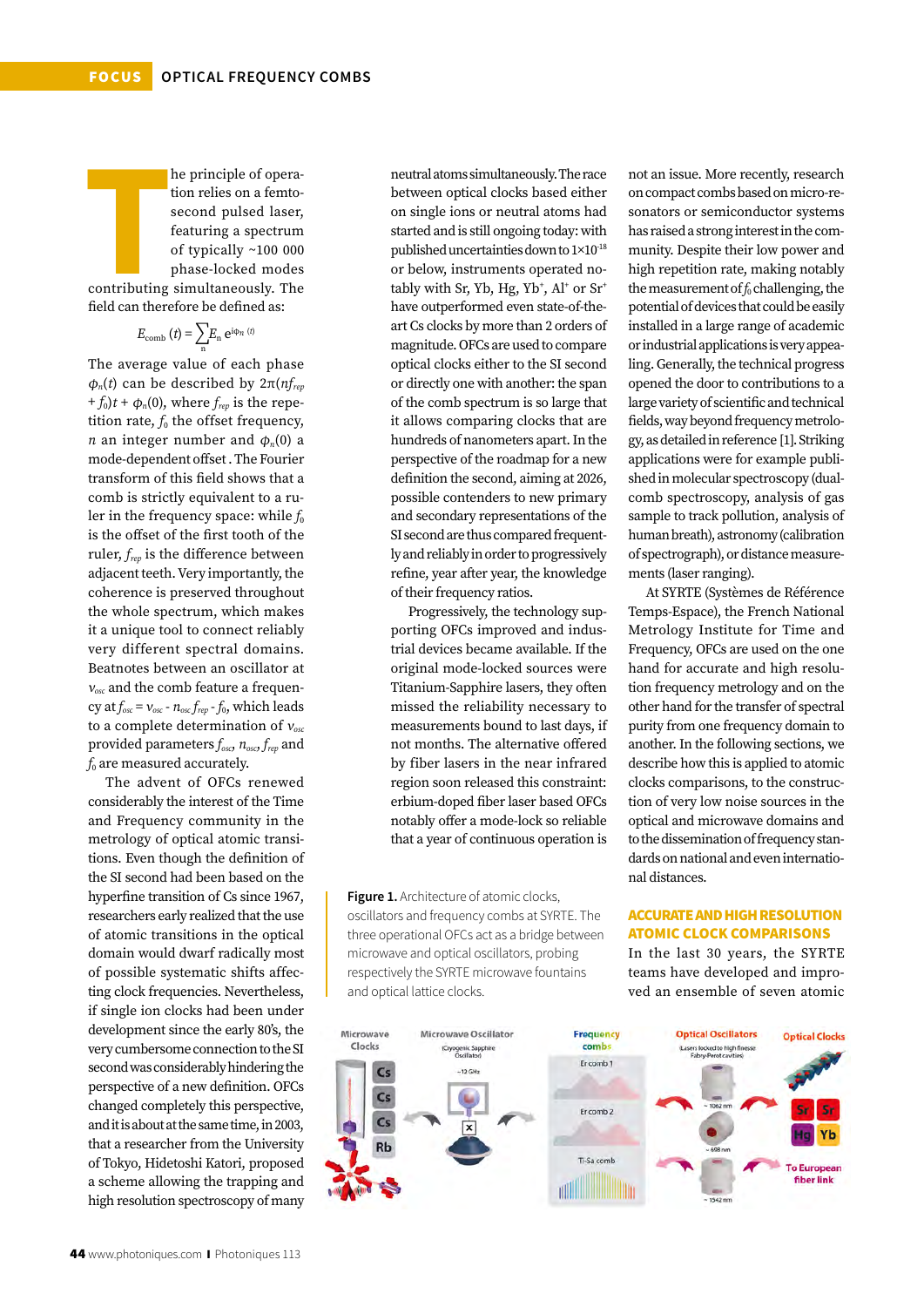**Optical Frequency combs** FOCUS





clocks strongly contributing to the accuracy of international timescales UTC (Coordinated Universal Time) and TAI (Temps Atomique International), and to the SI second monthly calculated by the BIPM (Bureau International des Poids et Mesures). This clock ensemble includes four microwave fountains, three based on cesium and one on rubidium, all featuring an accuracy of a few 10-16 and regularly contributing to the steering of TAI. In addition, we are developing three optical lattice clocks operated with strontium or mercury that reach an uncertainty of a few 10-17 and already provided calibrations reports to the BIPM. This is one of the most complete sets of clocks existing in the world, and in order to compare frequently all these instruments, we have developed an ensemble of three operational OFCs. The goal of this redundancy is twofold: ensure the accuracy of the measurements, and evaluate the stability of the comparisons (figure 1)

Our architecture relies on two Erbium doped fiber laser based OFCs (Menlo Systems, FC1500) featuring a spectrum in the near infrared, spanning from  $1 \mu m$  to  $2 \mu m$  after broadening. This allows a straightforward connection to the telecommunication bands around 1.5 µm, but does not permit to address directly all optical clock transitions (typically between 200 and 800 nm). Modules doubling the frequency of the combs in specific spectral windows are

therefore necessary, for instance to generate teeth at 698 nm and 813 nm to connect respectively the strontium clock and lattice lasers (figures 2 and 3). This is complemented by a former generation titanium-sapphire laser based OFC, with a spectrum after broadening (500 nm to 1.1  $\mu$ m) enabling the direct comparison of all SYRTE optical clocks. We chose to phase-lock all our frequency combs to a cw ultrastable laser (frequency instability below 10-15 between 0.1 and 1000 s timescales) in order to reach the so-called narrow linewidth regime: this ultrastability is transferred to each tooth of the comb, which leads to beatnotes with external oscillators that can be filtered in a narrow band. After mixing out  $f_0$  from all the beatnotes *fosc* , we effectively generate a virtual comb at  $f_0 = 0$  after isolating the RF single tone at <sup>ν</sup>*osc* - *nosc frep*, thus rendering every following measurement insensitive to  $f_0$ . From this point, phase-locking a single beatnote between the comb and an ultrastable laser by applying feedback to the optical length of the femtosecond laser cavity, so as to keep *fosc* - *nosc frep* constant, is sufficient to 'freeze' entirely *frep* and therefore the position of the comb in frequency domain. Comparing the frequency of the resulting *frep* signal (in the RF or microwave domain and easily obtained by photodetection of the pulse train emitted by the femtosecond laser) with signals referenced to microwave frequency standards  $\bullet \bullet \bullet$ 

# LIGHTEL

Seeing is Believing -**Inspect to Detect** A clean network is a fast network.



One stop shop for all fiber optic components



4kW (6+1)x1 Combiner  $IL < 0.2dB$ 



**Compact size DWDM** 35x24x6.5mm (16 Channel)



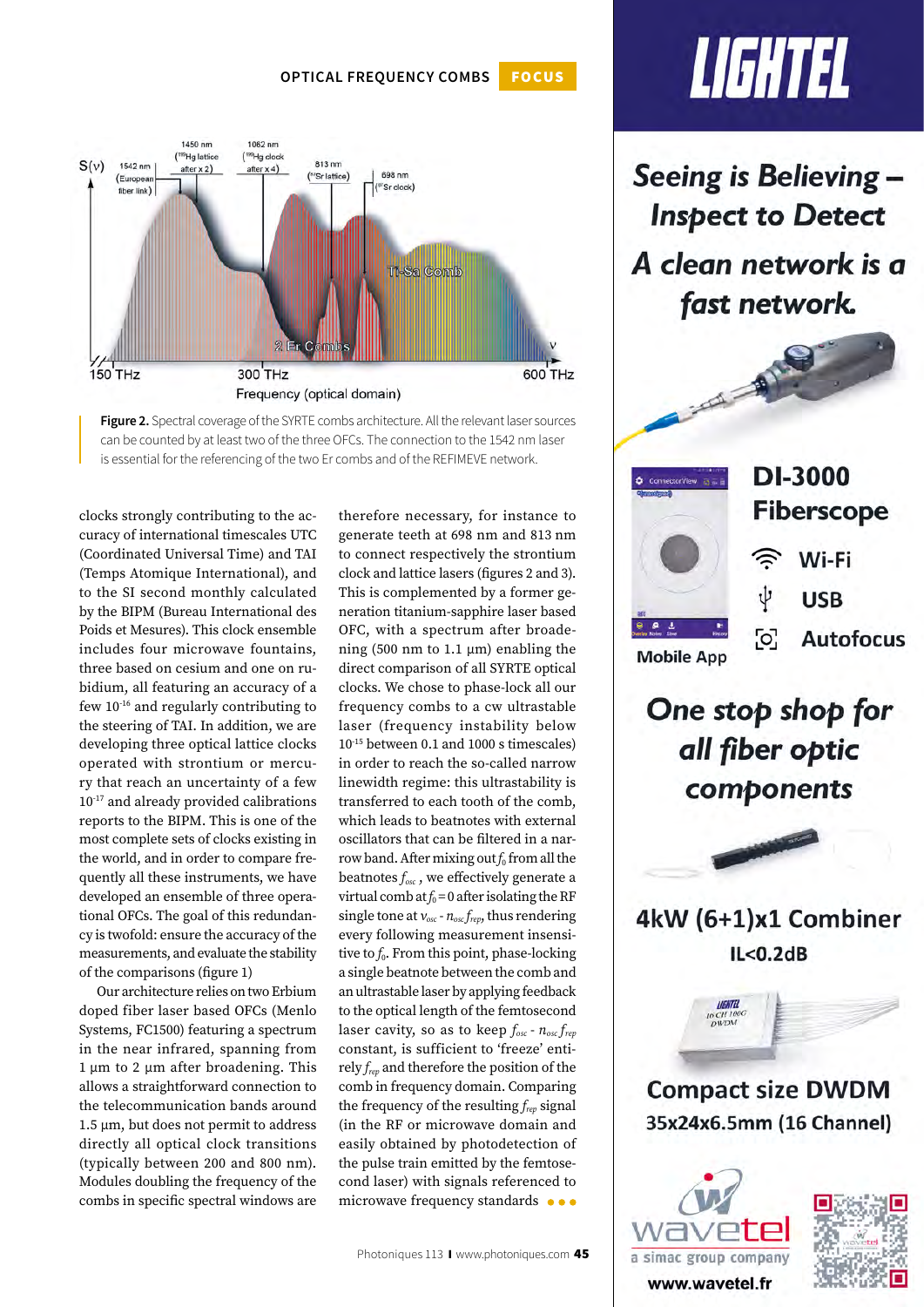(atomic fountain clocks in particular) and to the SI second produces a high-precision measurement of the absolute frequency of optical clocks. Furthermore, by appropriate arithmetic combination of the various signals involved, it is even possible to extract directly the frequency ratio between two optical clocks without involvement of microwave standards and even independent of the residual noise of the OFC itself! [2]

### REFIMEVE FIBER NETWORK AND DISSEMINATION OF AN ACCURATE 1542 NM REFERENCE

The research infrastructure REFIMEVE<sup>1</sup> is a network of optical fibers dedicated to the ultra-low noise dissemination of an ultrastable carrier at 1542 nm throughout the French territory. It provides sustainably and reliably (uptime > 85%) this infrared reference to many academic institutions and other research infrastructures, state agencies and industrials. The source of the disseminated signal is a SYRTE 1542 nm ultrastable laser, which defines the stability and the accuracy received by the end users. Both operational Erbium combs are phase locked to this laser, which in turns allows us to lock its frequency to a hydrogen maser on long (>100 s) timescales, while benefiting from the stability of a high finesse Fabry-Perot cavity on shorter timescales. The active compensation of the propagation noise in the network yields a signal at the disposal of the users featuring a stability below  $2 \times 10^{-15}$  at any timescale, and an accuracy of  $1 \times 10^{-14}$  on the fly, that can be pushed down to  $< 1 \times 10^{-15}$  on demand.

International connections to similar networks have enabled comparisons on a continental scale between SYRTE and PTB (Germany, since 2015), NPL (UK, since 2016), INRIM (Italy, since 2020) and soon CERN (Switzerland). All together, this is an ensemble of ~12 optical clocks that are interfaced with this European 1542 nm reference by OFCs. These instruments are frequently compared one to the



**Figure 3.** Operational OFC 'Er2' at SYRTE. The comb is equipped with optical setups to form ultrastable optical beatnotes with various lasers. At the forefront, an electronic setup is being set up to generate operational low-noise microwave to replace the cryogenic sapphire oscillator in the long run.

> others, in order to ascertain the reproducibility of frequency ratios between the various contenders to a new definition of the second. The long term monitoring of these ratios also contributes to tests of fundamental Physics, such as the search for a possible drift of fundamental constants. Finally, in the last years, the field of Earth Sciences has expressed a growing interest in optical clocks: as their frequency is sensitive to the local gravitational potential, this allows them to contribute to the refined mapping of the geopotential and to an improved determination of the geoid (equipotential approximating the mean sea level). It is in this spirit that SYRTE started recently the development of a transportable ytterbium optical lattice clock, that will be moved in the future along the REFIMEVE<sup>1</sup> network and remotely compared to the stationary European clocks. This new device will be equipped with a transportable OFC in order to measure the frequency of the clock versus the 1542 nm carrier, thus opening the possibility to exploit the ~60 outputs of the network over the metropolitan territory.

<sup>1</sup> Network under supervision of Université Sorbonne Paris Nord, Observatoire de Paris-PSL and CNRS

### TRANSFER OF SPECTRAL PURITY

Beyond their measurement capacity, OFCs can also be utilized for novel applications where the excellent spectral purity of a state-of-the-art optical oscillator (cw laser) serves as a reference to create an ultra-pure radiation in an entirely different part of the electromagnetic spectrum, where high purity sources are difficult or even impossible to realize by any other technique. The idea is simply that when appropriately phase-locked to a high spectral purity source (in the optical or near-infrared domain), each tooth of the comb reproduces this spectral purity, and can be used to generate and/or phase-lock other sources in different spectral domain. Provided the phase comparison/ phase-locking processes are set up with extreme care and expertise to be sufficiently low noise, the final radiation will reproduce the spectral purity of the initial state-of-the-art reference, but transferred to a different spectral domain.

At SYRTE, we have first demonstrated the use of this technique to transfer the spectral purity from an ultra-stable laser in the near-infrared domain (1542 nm) to an other laser in the same domain but at a significantly different wavelength (1062 nm) [3]. We showed how, with extreme precautions, this could be realized with a minute added noise corresponding to a few  $10^{-18}$  at a 1s timescale, well below the residual frequency fluctuations of any existing ultra-stable laser. In this case, the idea is simply to directly phaselock the 1062 nm laser onto an existing tooth of the comb close to it in frequency. Significant care must, however, be taken to minimize or cancel the noise resulting from the propagation of the laser radiations in fibered or free-space optics where even minute fluctuations arising - for example - from temperature changes or air flow currents may degrade the final performance.